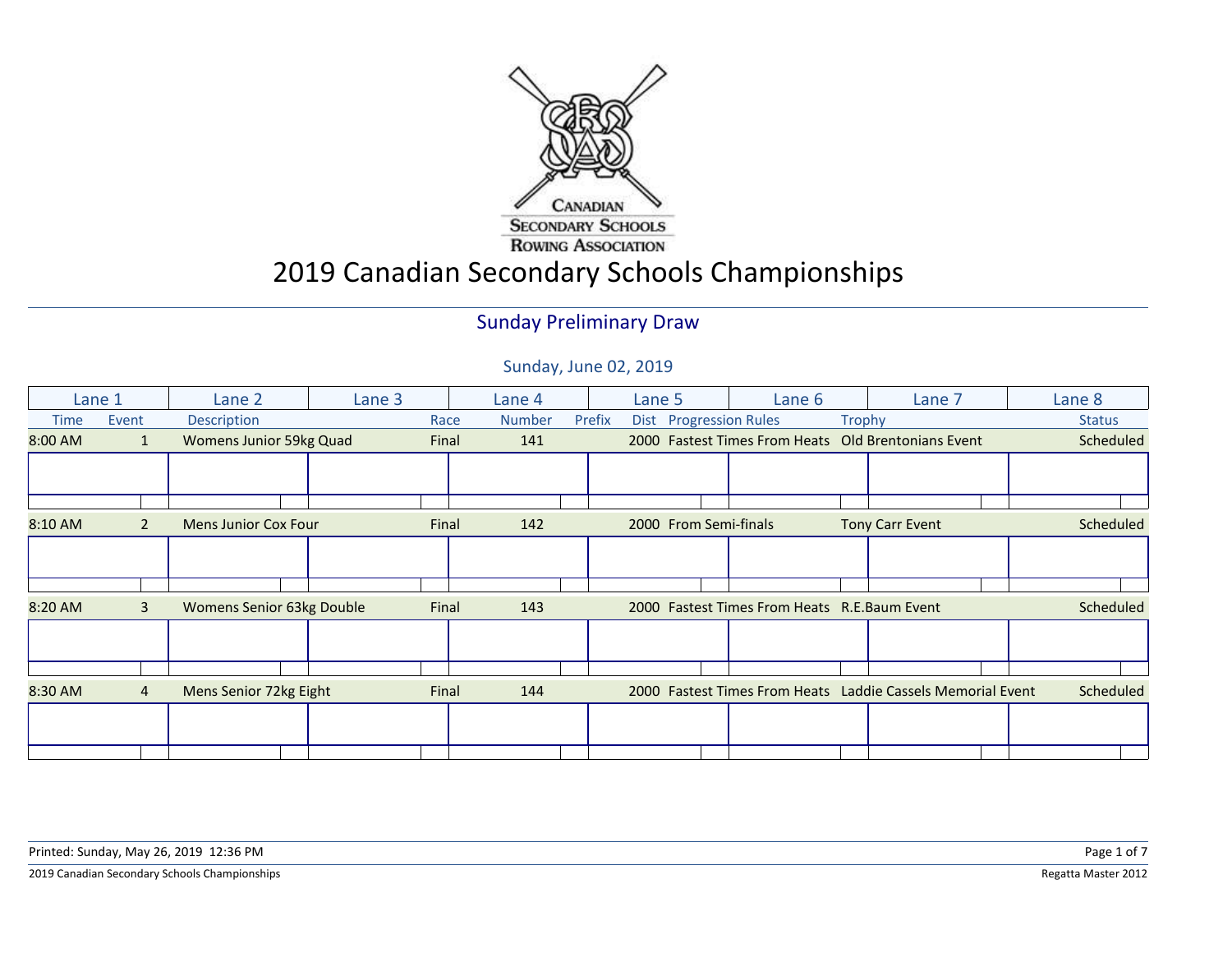| Lane 1      |                | Lane 2                        | Lane 3 |       | Lane 4 |        | Lane 5 |                        | Lane 6                                           |        | Lane 7                                              | Lane 8        |
|-------------|----------------|-------------------------------|--------|-------|--------|--------|--------|------------------------|--------------------------------------------------|--------|-----------------------------------------------------|---------------|
| <b>Time</b> | Event          | Description                   |        | Race  | Number | Prefix |        | Dist Progression Rules |                                                  | Trophy |                                                     | <b>Status</b> |
| 8:42 AM     | 5              | <b>Womens Junior Cox Four</b> |        | Final | 145    |        |        | 2000 From Semi-finals  |                                                  |        | Beta Sigma PHI Event                                | Scheduled     |
|             |                |                               |        |       |        |        |        |                        |                                                  |        |                                                     |               |
|             |                |                               |        |       |        |        |        |                        |                                                  |        |                                                     |               |
|             |                |                               |        |       |        |        |        |                        |                                                  |        |                                                     |               |
| 8:52 AM     | 6              | <b>Mens Senior Quad</b>       |        | Final | 146    |        |        |                        | 2000 Fastest Times From Heats The Founders Event |        |                                                     | Scheduled     |
|             |                |                               |        |       |        |        |        |                        |                                                  |        |                                                     |               |
|             |                |                               |        |       |        |        |        |                        |                                                  |        |                                                     |               |
| 9:02 AM     | $\overline{7}$ | <b>Womens Junior Single</b>   |        | Final | 147    |        |        |                        |                                                  |        | 2000 Fastest Times From Heats Claude Saunders Event | Scheduled     |
|             |                |                               |        |       |        |        |        |                        |                                                  |        |                                                     |               |
|             |                |                               |        |       |        |        |        |                        |                                                  |        |                                                     |               |
| 9:12 AM     | 8              | Womens Senior 63kg Eight      |        | Final | 148    |        |        |                        | 2000 Fastest Times From Heats Norm Adams Event   |        |                                                     | Scheduled     |
|             |                |                               |        |       |        |        |        |                        |                                                  |        |                                                     |               |
|             |                |                               |        |       |        |        |        |                        |                                                  |        |                                                     |               |
|             |                |                               |        |       |        |        |        |                        |                                                  |        |                                                     |               |
| 9:24 AM     | 9              | Mens Senior 72kg Double       |        | Final | 149    |        |        | 2000 From Semi-finals  |                                                  |        | <b>R.R.Russ Wood Event</b>                          | Scheduled     |
|             |                |                               |        |       |        |        |        |                        |                                                  |        |                                                     |               |
|             |                |                               |        |       |        |        |        |                        |                                                  |        |                                                     |               |
| 9:34 AM     | 10             | <b>Womens Senior Quad</b>     |        | Final | 150    |        |        |                        | 2000 Fastest Times From Heats The Merriton Event |        |                                                     | Scheduled     |
|             |                |                               |        |       |        |        |        |                        |                                                  |        |                                                     |               |
|             |                |                               |        |       |        |        |        |                        |                                                  |        |                                                     |               |
|             |                |                               |        |       |        |        |        |                        |                                                  |        |                                                     |               |
| 9:44 AM     | 11             | Mens Junior 72kg Cox Four     |        | Final | 151    |        |        |                        |                                                  |        | 2000 Fastest Times From Heats Page Memorial Event   | Scheduled     |
|             |                |                               |        |       |        |        |        |                        |                                                  |        |                                                     |               |
|             |                |                               |        |       |        |        |        |                        |                                                  |        |                                                     |               |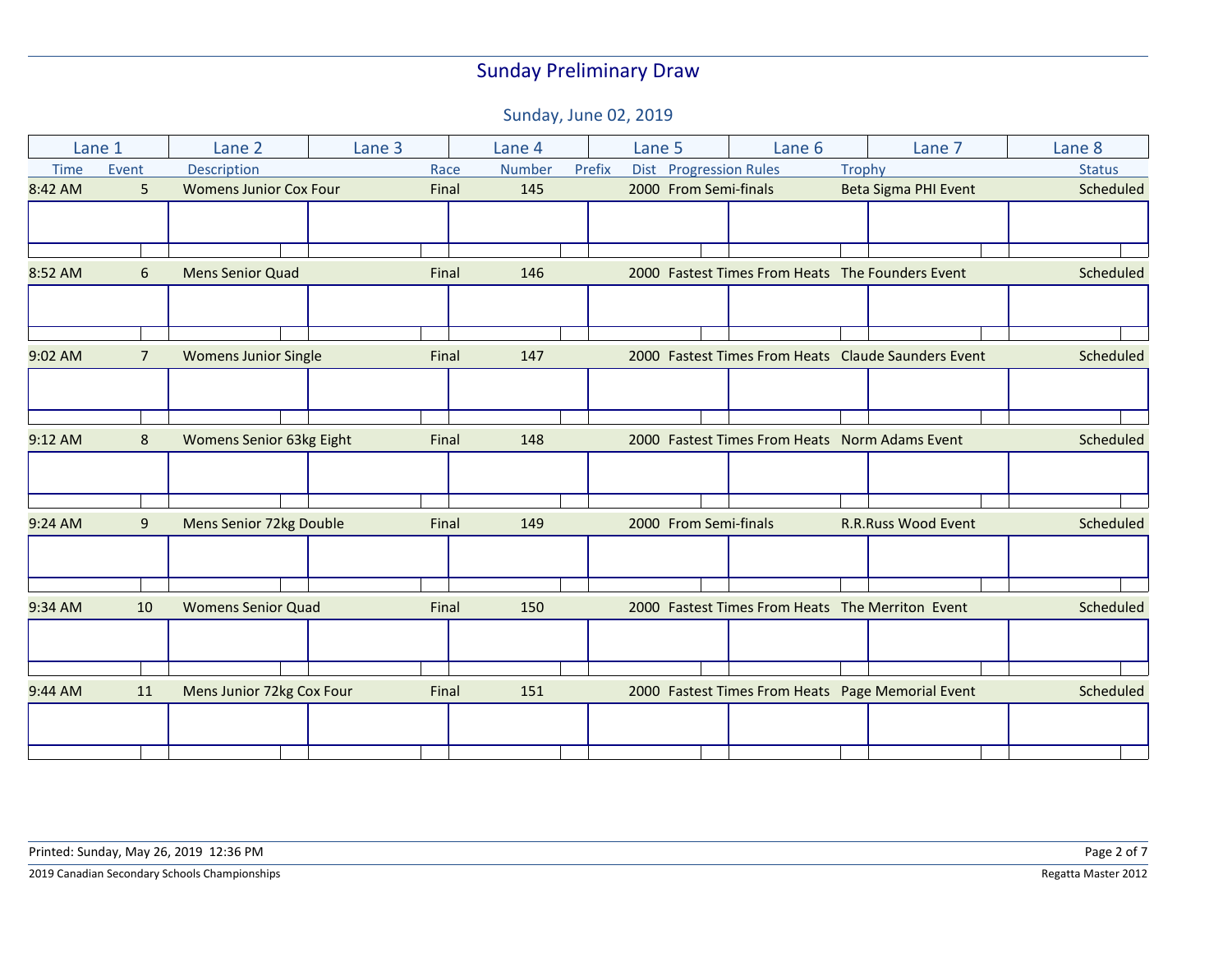|             | Lane 1 | Lane 2                           | Lane 3 |       | Lane 4        |        | Lane 5 |  | Lane 6                                         |        | Lane 7                                                           | Lane <sub>8</sub> |
|-------------|--------|----------------------------------|--------|-------|---------------|--------|--------|--|------------------------------------------------|--------|------------------------------------------------------------------|-------------------|
| <b>Time</b> | Event  | Description                      |        | Race  | <b>Number</b> | Prefix |        |  | Dist Progression Rules                         | Trophy |                                                                  | <b>Status</b>     |
| 9:54 AM     | 12     | <b>Mens Senior Pair</b>          |        | Final | 152           |        |        |  | 2000 Fastest Times From Heats                  |        |                                                                  | Scheduled         |
|             |        |                                  |        |       |               |        |        |  |                                                |        |                                                                  |                   |
|             |        |                                  |        |       |               |        |        |  |                                                |        |                                                                  |                   |
|             |        |                                  |        |       |               |        |        |  |                                                |        |                                                                  |                   |
| 10:04 AM    | 13     | <b>Mens Senior Single</b>        |        | Final | 153           |        |        |  | 2000 From Semi-finals                          |        | <b>United Steelworkers Event</b>                                 | Scheduled         |
|             |        |                                  |        |       |               |        |        |  |                                                |        |                                                                  |                   |
|             |        |                                  |        |       |               |        |        |  |                                                |        |                                                                  |                   |
|             |        |                                  |        |       |               |        |        |  |                                                |        |                                                                  |                   |
| 10:14 AM    | 14     | <b>Womens Juniors Quad</b>       |        | Final | 154           |        |        |  |                                                |        | 2000 Fastest Times From Heats Laura Sabia (Beta Sigma Phi) Event | Scheduled         |
|             |        |                                  |        |       |               |        |        |  |                                                |        |                                                                  |                   |
|             |        |                                  |        |       |               |        |        |  |                                                |        |                                                                  |                   |
|             |        |                                  |        |       |               |        |        |  |                                                |        |                                                                  |                   |
| 10:24 AM    | 15     | <b>Mens Junior Double</b>        |        | Final | 155           |        |        |  | 2000 Fastest Times From Heats Doug Wells Event |        |                                                                  | Scheduled         |
|             |        |                                  |        |       |               |        |        |  |                                                |        |                                                                  |                   |
|             |        |                                  |        |       |               |        |        |  |                                                |        |                                                                  |                   |
|             |        |                                  |        |       |               |        |        |  |                                                |        |                                                                  |                   |
| 10:34 AM    | 16     | <b>Womens Senior Cox Four</b>    |        | Final | 156           |        |        |  | 2000 From Semi-finals                          |        | Phil Chapman Event                                               | Scheduled         |
|             |        |                                  |        |       |               |        |        |  |                                                |        |                                                                  |                   |
|             |        |                                  |        |       |               |        |        |  |                                                |        |                                                                  |                   |
|             |        |                                  |        |       |               |        |        |  |                                                |        |                                                                  |                   |
| 10:44 AM    | 17     | Womens Junior 63kg Eight         |        | Final | 157           |        |        |  |                                                |        | 2000 Fastest Times From Heats SNRC Presidents Event              | Scheduled         |
|             |        |                                  |        |       |               |        |        |  |                                                |        |                                                                  |                   |
|             |        |                                  |        |       |               |        |        |  |                                                |        |                                                                  |                   |
|             |        |                                  |        |       |               |        |        |  |                                                |        |                                                                  |                   |
| 10:56 AM    | 18     | <b>Womens Senior 63kg Single</b> |        | Final | 158           |        |        |  | 2000 From Semi-finals                          |        | <b>Red Flannery Memorial Event</b>                               | Scheduled         |
|             |        |                                  |        |       |               |        |        |  |                                                |        |                                                                  |                   |
|             |        |                                  |        |       |               |        |        |  |                                                |        |                                                                  |                   |
|             |        |                                  |        |       |               |        |        |  |                                                |        |                                                                  |                   |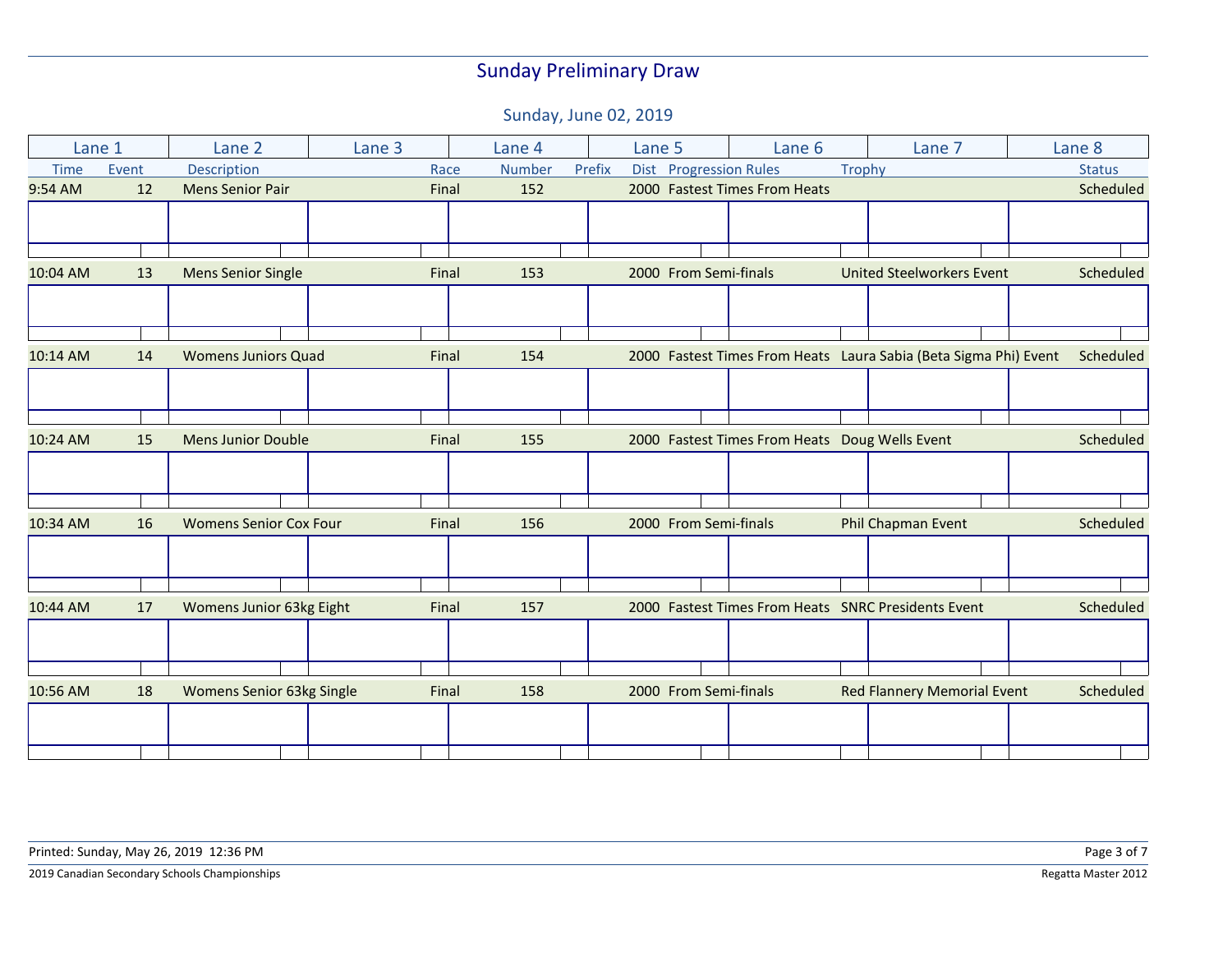| Lane 1      |       | Lane 2                      | Lane 3 | Lane 4        | Lane 5 |                        | Lane 6                                          | Lane 7                                             | Lane 8        |
|-------------|-------|-----------------------------|--------|---------------|--------|------------------------|-------------------------------------------------|----------------------------------------------------|---------------|
| <b>Time</b> | Event | Description                 | Race   | <b>Number</b> | Prefix | Dist Progression Rules |                                                 | <b>Trophy</b>                                      | <b>Status</b> |
| 11:06 AM    | 19    | Mens Junior 66kg Quad       | Final  | 159           |        |                        | 2000 Fastest Times From Heats J.D. Bailey Event |                                                    | Scheduled     |
|             |       |                             |        |               |        |                        |                                                 |                                                    |               |
|             |       |                             |        |               |        |                        |                                                 |                                                    |               |
|             |       |                             |        |               |        |                        |                                                 |                                                    |               |
| 11:16 AM    | 20    | <b>Womens Junior Double</b> | Final  | 160           |        | 2000 From Semi-finals  |                                                 | <b>ROWONTARIO Event</b>                            | Scheduled     |
|             |       |                             |        |               |        |                        |                                                 |                                                    |               |
|             |       |                             |        |               |        |                        |                                                 |                                                    |               |
|             |       |                             |        |               |        |                        |                                                 |                                                    |               |
| 11:26 AM    | 21    | <b>Mens Senior Cox Four</b> | Final  | 161           |        | 2000 From Semi-finals  |                                                 | <b>CSSRA Past Presidents Event</b>                 | Scheduled     |
|             |       |                             |        |               |        |                        |                                                 |                                                    |               |
|             |       |                             |        |               |        |                        |                                                 |                                                    |               |
|             |       |                             |        |               |        |                        |                                                 |                                                    |               |
| 11:36 AM    | 22    | <b>Womens Senior Single</b> | Final  | 162           |        | 2000 From the Semis    |                                                 | Lakeport S.S. Event                                | Scheduled     |
|             |       |                             |        |               |        |                        |                                                 |                                                    |               |
|             |       |                             |        |               |        |                        |                                                 |                                                    |               |
|             |       |                             |        |               |        |                        |                                                 |                                                    |               |
| 11:46 AM    | 23    | <b>Womens Senior Pair</b>   | Final  | 163           |        |                        | 2000 Fastest Times From Heats                   |                                                    | Scheduled     |
|             |       |                             |        |               |        |                        |                                                 |                                                    |               |
|             |       |                             |        |               |        |                        |                                                 |                                                    |               |
|             |       |                             |        |               |        |                        |                                                 |                                                    |               |
| 11:56 AM    | 24    | Mens Junior Eight           | Final  | 164           |        |                        |                                                 | 2000 Fastest Times From Heats Joe Wright Sr. Event | Scheduled     |
|             |       |                             |        |               |        |                        |                                                 |                                                    |               |
|             |       |                             |        |               |        |                        |                                                 |                                                    |               |
|             |       |                             |        |               |        |                        |                                                 |                                                    |               |
| 12:08 PM    | 25    | <b>Mens Senior Double</b>   | Final  | 165           |        | 2000 From Semi-finals  |                                                 | Cline, Saunders, Wilcox Event                      | Scheduled     |
|             |       |                             |        |               |        |                        |                                                 |                                                    |               |
|             |       |                             |        |               |        |                        |                                                 |                                                    |               |
|             |       |                             |        |               |        |                        |                                                 |                                                    |               |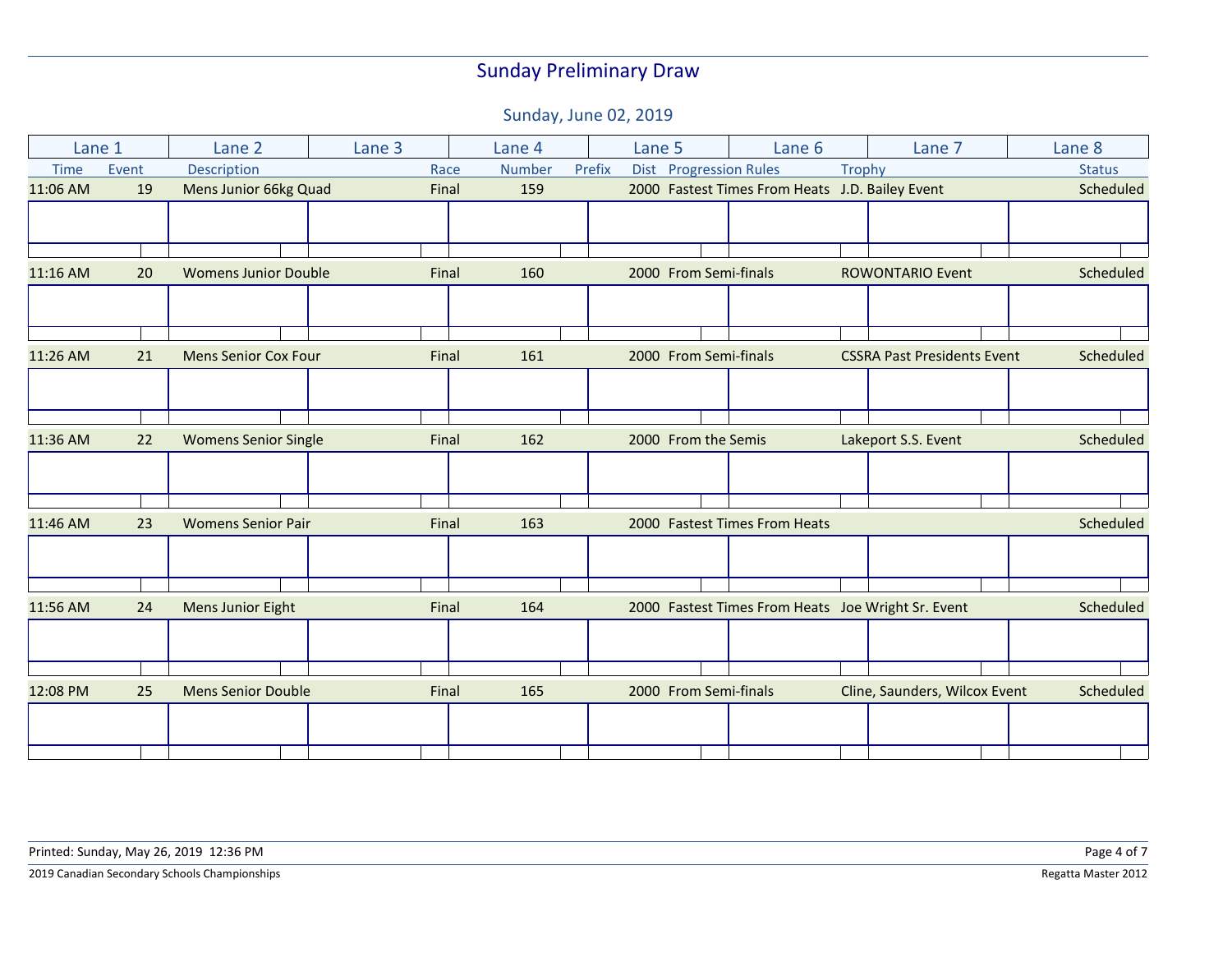|             | Lane 1 | Lane 2                      | Lane <sub>3</sub> |       | Lane 4        |        | Lane 5 |                        | Lane 6                                     |               | Lane 7                                                                     | Lane 8        |
|-------------|--------|-----------------------------|-------------------|-------|---------------|--------|--------|------------------------|--------------------------------------------|---------------|----------------------------------------------------------------------------|---------------|
| <b>Time</b> | Event  | Description                 |                   | Race  | <b>Number</b> | Prefix |        | Dist Progression Rules |                                            | <b>Trophy</b> |                                                                            | <b>Status</b> |
| 12:18 PM    | 26     | <b>Mens Junior Quad</b>     |                   | Final | 166           |        |        |                        |                                            |               | 2000 Fastest Times From Heats Sally Arbuthnot Event                        | Scheduled     |
|             |        |                             |                   |       |               |        |        |                        |                                            |               |                                                                            |               |
|             |        |                             |                   |       |               |        |        |                        |                                            |               |                                                                            |               |
|             |        |                             |                   |       |               |        |        |                        |                                            |               |                                                                            |               |
| 12:28 PM    | 27     | Womens Senior 63kg Cox Four |                   | Final | 167           |        |        |                        | 2000 Fastest Times From Heats Martin Event |               |                                                                            | Scheduled     |
|             |        |                             |                   |       |               |        |        |                        |                                            |               |                                                                            |               |
|             |        |                             |                   |       |               |        |        |                        |                                            |               |                                                                            |               |
|             |        |                             |                   |       |               |        |        |                        |                                            |               |                                                                            |               |
| 12:38 PM    | 28     | <b>Womens Junior Eight</b>  |                   | Final | 168           |        |        |                        |                                            |               | 2000 Fastest Times From Heats Beta Sigma PHI Event                         | Scheduled     |
|             |        |                             |                   |       |               |        |        |                        |                                            |               |                                                                            |               |
|             |        |                             |                   |       |               |        |        |                        |                                            |               |                                                                            |               |
|             |        |                             |                   |       |               |        |        |                        |                                            |               |                                                                            |               |
| 12:50 PM    | 29     | Mens Senior 72kg Single     |                   | Final | 169           |        |        | 2000 From Semi-finals  |                                            |               | Ken Thorborn Event                                                         | Scheduled     |
|             |        |                             |                   |       |               |        |        |                        |                                            |               |                                                                            |               |
|             |        |                             |                   |       |               |        |        |                        |                                            |               |                                                                            |               |
|             |        |                             |                   |       |               |        |        |                        |                                            |               |                                                                            |               |
| 1:00 PM     | 30     | Mens Senior 72kg Cox Four   |                   | Final | 170           |        |        |                        |                                            |               | 2000 Fastest Times From Heats James Allen Memorial Event                   | Scheduled     |
|             |        |                             |                   |       |               |        |        |                        |                                            |               |                                                                            |               |
|             |        |                             |                   |       |               |        |        |                        |                                            |               |                                                                            |               |
|             |        |                             |                   |       |               |        |        |                        |                                            |               |                                                                            |               |
| 1:10 PM     | 31     | Womens Senior 59kg Quad     |                   | Final | 171           |        |        |                        |                                            |               | 2000 Fastest Times From Heats Beta Sigma PHI, M. Roberston Event Scheduled |               |
|             |        |                             |                   |       |               |        |        |                        |                                            |               |                                                                            |               |
|             |        |                             |                   |       |               |        |        |                        |                                            |               |                                                                            |               |
|             |        |                             |                   |       |               |        |        |                        |                                            |               |                                                                            |               |
| 1:20 PM     | 32     | <b>Womens Senior Double</b> |                   | Final | 172           |        |        | 2000 From Semi-finals  |                                            |               | <b>Jack Nicholson Event</b>                                                | Scheduled     |
|             |        |                             |                   |       |               |        |        |                        |                                            |               |                                                                            |               |
|             |        |                             |                   |       |               |        |        |                        |                                            |               |                                                                            |               |
|             |        |                             |                   |       |               |        |        |                        |                                            |               |                                                                            |               |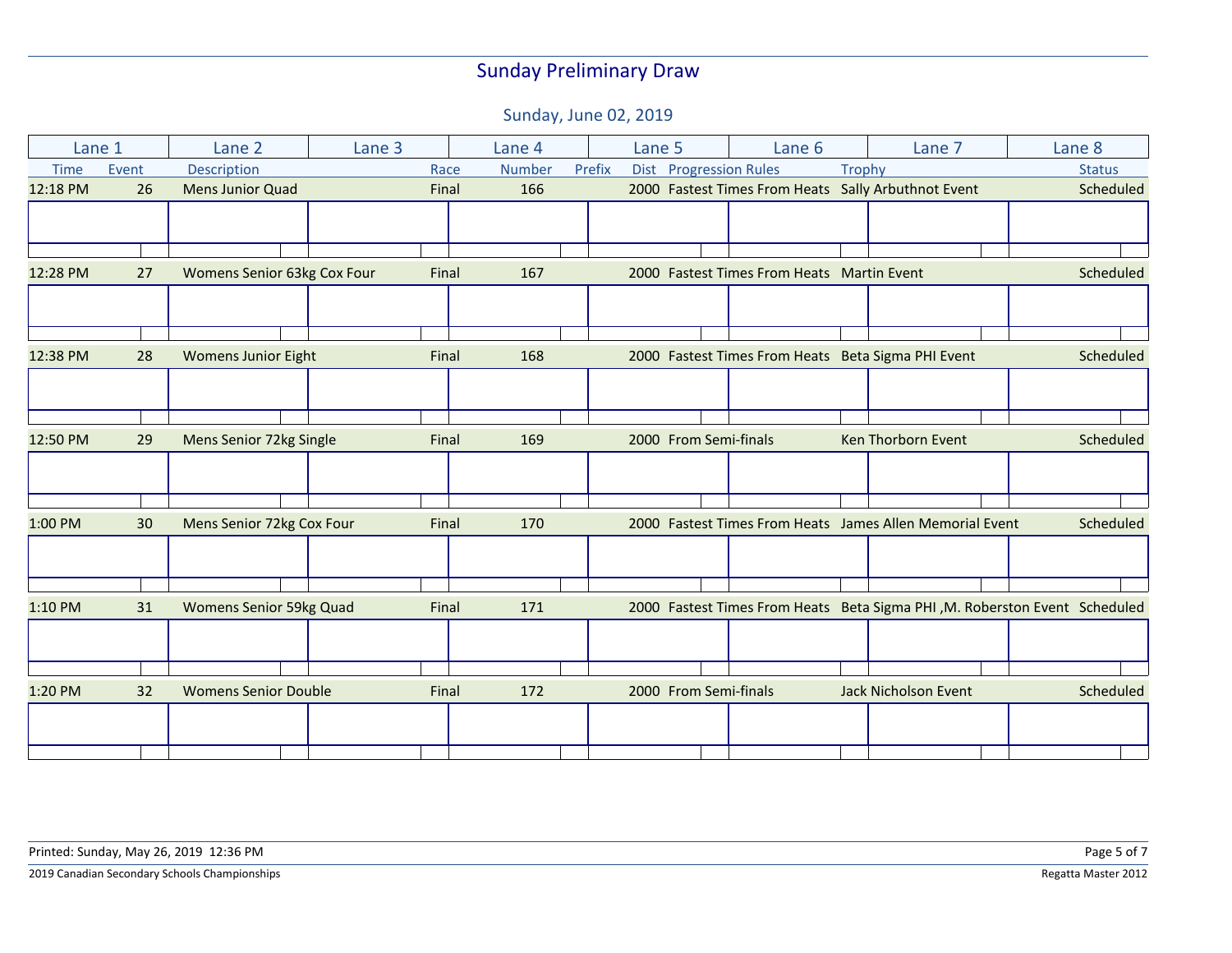Sunday, June 02, 2019

| Lane 1      |       | Lane 2                                 | Lane 3                      | Lane 4                        | Lane 5                           | Lane 6                                            | Lane 7                                                       | Lane 8        |
|-------------|-------|----------------------------------------|-----------------------------|-------------------------------|----------------------------------|---------------------------------------------------|--------------------------------------------------------------|---------------|
| <b>Time</b> | Event | Description                            |                             | Race<br><b>Number</b>         | Prefix<br>Dist Progression Rules | <b>Trophy</b>                                     |                                                              | <b>Status</b> |
| 1:30 PM     | 33    | Mens Junior 72kg Eight                 | Final                       | 173                           | 2000 Final only                  |                                                   | <b>Henley Helpers Event</b>                                  | Scheduled     |
|             |       | <b>HOLY CROSS - SC</b>                 | <b>SKYLINE</b>              | <b>A.A. PIONEER</b>           | <b>E.L. CROSSLEY</b>             | <b>CANISIUS</b>                                   | <b>ORCHARD LAKE</b>                                          |               |
|             |       | Valderamma, M.                         | Pyle, C.                    | Hudgins, L.                   | Hill, C.                         | Eskra, F.                                         | Cicci, G.                                                    |               |
|             |       |                                        |                             |                               |                                  |                                                   |                                                              |               |
|             |       | Cullen, L.<br>Bow                      | Bukowski, K.<br>Bow         | Clynes, C.<br>Bow             | Prevost, N.<br>Bow               | Drexelius, C.<br>Bow                              | Klingbeil, A.<br>Bow                                         |               |
|             |       | Schumann, D.<br>$\overline{2}$         | Zhang, E.<br>$\overline{2}$ | Hanson, E.<br>$\overline{2}$  | Pooley, E.<br>$\overline{2}$     | Spira, P.<br>$\overline{2}$                       | Shallal, B.<br>$\overline{2}$                                |               |
|             |       | Patrisis, G.<br>3                      | Siersma, W.<br>3            | Hobrecht, G.<br>3             | Nicholls, O.<br>3                | Neil, R.<br>3                                     | Neumann, J.<br>$\overline{3}$                                |               |
|             |       | Gomez-Fuentes, G.<br>$\overline{4}$    | Holder, S.<br>4             | Guzek, E.<br>$\overline{4}$   | Mayr, P.<br>4                    | Strzalka, J.                                      | Kouza, J.<br>$\overline{4}$                                  |               |
|             |       | Haramina, A.<br>5                      | Gardner, A.<br>5            | Fisher, L.<br>5               | Jinks, M.<br>5                   | Shelby, C.<br>5                                   | Morley, C.<br>5                                              |               |
|             |       | 6<br>Smit, O.                          | Schultz, G.<br>6            | Raux, G.<br>6                 | Shawanda, N.<br>6                | Richards, R.<br>6                                 | Becker, G.<br>6                                              |               |
|             |       | $\overline{7}$<br>Smith, E.            | Wood, A.<br>$\overline{7}$  | McKarns, W.<br>$\overline{7}$ | Darling, P.<br>$\overline{7}$    | Long, A.<br>$\overline{7}$                        | Cicci, A.<br>$\overline{7}$                                  |               |
|             |       | Stroke<br>Valderamma, M.               | Pyle, C.<br>Stroke          | Hudgins, L.<br>Stroke         | Lachnit, T.<br>Stroke            | Eskra, F.<br>Stroke                               | Cicci, G.<br>Stroke                                          |               |
|             |       | Cox<br>Vahrmeyer, A.                   | Hendricks, E.<br>Cox        | Herz, C.<br>Cox               | Clare, T.<br>Cox                 | Coffey, B.<br>Cox                                 | Hubacker, A.<br>Cox                                          |               |
|             |       | Tyrer, J.<br>Coach                     | De Almeida, J.<br>Coach     | Griffith, R.<br>Coach         | McDonald, S.<br>Coach            | Filby, J.<br>Coach                                | Czarnecki, C.<br>Coach                                       |               |
| 1:42 PM     | 34    | <b>Mens Junior Single</b>              | Final                       | 174                           |                                  | 2000 Fastest Times From Heats Otto Swinton Event  |                                                              | Scheduled     |
|             |       |                                        |                             |                               |                                  |                                                   |                                                              |               |
|             |       |                                        |                             |                               |                                  |                                                   |                                                              |               |
|             |       |                                        |                             |                               |                                  |                                                   |                                                              |               |
| 1:52 PM     | 35    | Womens Junior 63kg Cox Four            | Final                       | 175                           |                                  | 2000 Fastest Times From Heats Alex Champion Event |                                                              | Scheduled     |
|             |       |                                        |                             |                               |                                  |                                                   |                                                              |               |
|             |       |                                        |                             |                               |                                  |                                                   |                                                              |               |
|             |       |                                        |                             |                               |                                  |                                                   |                                                              |               |
| 2:02 PM     | 36    | Mens Senior 66kg Quad                  | Final                       | 176                           |                                  | 2000 Fastest Times From Heats S.I. Wells Event    |                                                              | Scheduled     |
|             |       |                                        |                             |                               |                                  |                                                   |                                                              |               |
|             |       |                                        |                             |                               |                                  |                                                   |                                                              |               |
| 10' Awards  |       |                                        |                             |                               |                                  |                                                   |                                                              |               |
| 2:22 PM     | 37    | <b>Womens Senior Eight</b>             | Final                       | 177                           |                                  | 2000 Fastest Times From Heats HIH Trophy          |                                                              | Scheduled     |
|             |       |                                        |                             |                               |                                  |                                                   |                                                              |               |
|             |       |                                        |                             |                               |                                  |                                                   |                                                              |               |
|             |       |                                        |                             |                               |                                  |                                                   |                                                              |               |
| 2:34 PM     | 38    | <b>Mens Senior Eight</b>               | Final                       | 178                           |                                  |                                                   | 2000 Fastest Times From Heats Calder Cleland Memorial Trophy | Scheduled     |
|             |       |                                        |                             |                               |                                  |                                                   |                                                              |               |
|             |       |                                        |                             |                               |                                  |                                                   |                                                              |               |
|             |       | Printed: Sunday, May 26, 2019 12:36 PM |                             |                               |                                  |                                                   |                                                              | Page 6 of 7   |

2019 Canadian Secondary Schools Championships Regatta Master 2012